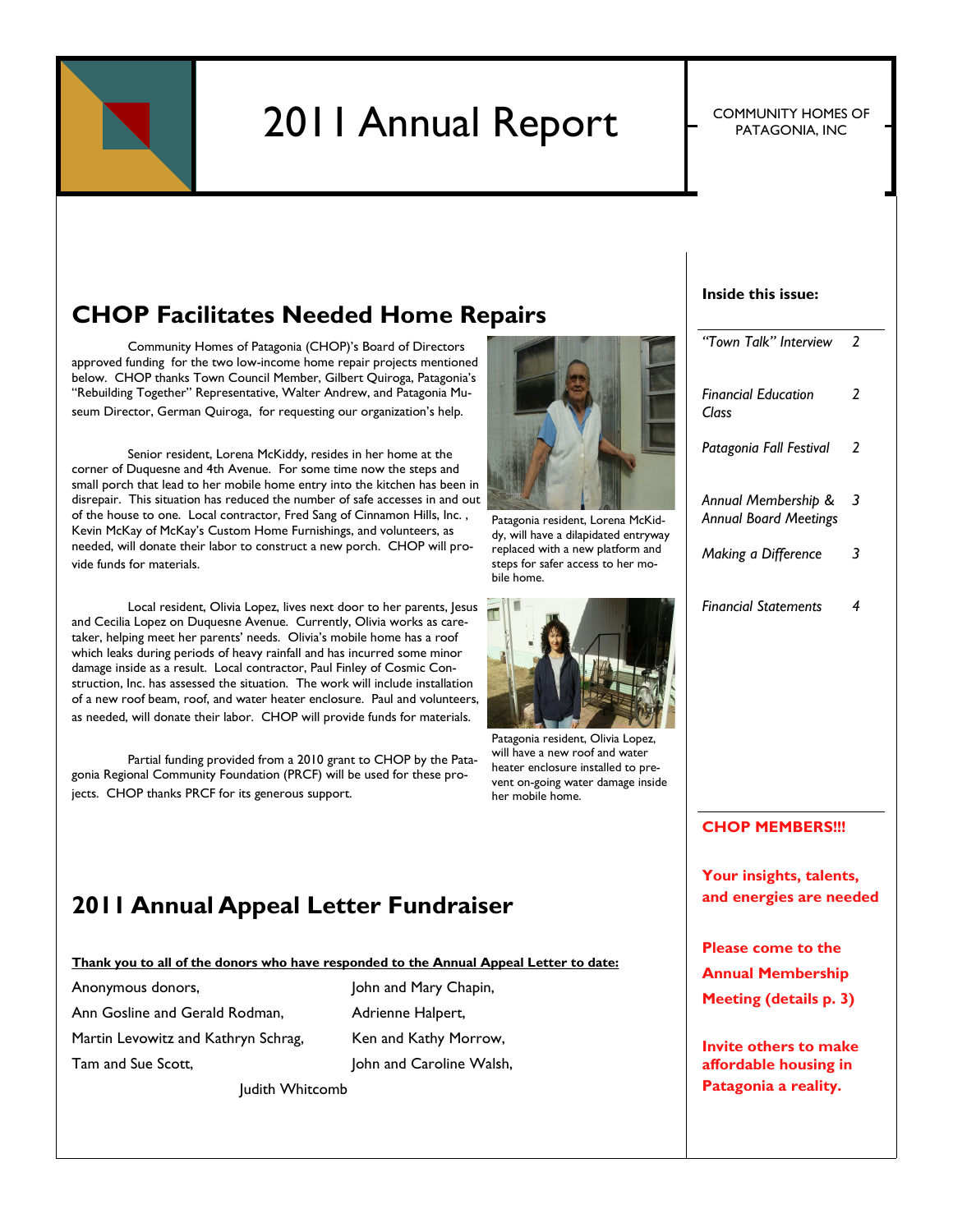

#### Page 2 2011 Annual Report



David Teel, Patagonia Town Manager, hosts "Town Talk", the local weekly radio broadcast on KPUP LP 100.5 FM.

### **"Town Talk" Interviews CHOP**

Patagonia's new Town Manager, David Teel, can be heard most Wednesday mornings at 9:30 AM presenting "Town Talk" on our local community radio station, KPUP LP 100.5 FM. This show keeps area listeners informed about Town activities, events, organizations, and the people that make them happen. David researches each show's topic and comes prepared with a full range of pertinent questions. He has a wonderful way of making the radio guest feel like she(he) is having a one-on-one chat, while at the same time engaging the listening audience.

On October 26th David interviewed CHOP Board President, Tod C. Bowden, about the organization's work to bring affordable housing to the Patagonia area. David who has been an advocate for all of the community's nonprofit organizations, addressed the following topics: CHOP's mission and purpose, history, current projects, fundraising and funding sources, organizational structure and operation, needs and challenges, and future plans. After the interview, David shared a number of property acquisition strategies that may benefit the property owner as well as provide affordable housing opportunities for the community.

CHOP thanks David for his continued interest, support, and collaboration in our work, as well as that of other community organizations. Patagonia is fortunate that David Teel has chosen to serve as Patagonia's Town Manager.



Mary Borboa, Angelica Gil, and Sara Paz of Wells Fargo Bank Nogales present a Financial Education Class in Thurber Hall at the Patagonia Community Methodist Church.

#### **Financial Education Class**

Thanks to the persistent communication efforts of CHOP Member, David Briggle, CHOP was able to host a Financial Education Class in Patagonia on Saturday, November 5th, at the Patagonia Community Methodist Church. David was able to enlist Wells Fargo Bank of Nogales branch manager, Mary Borboa, personal banker, Angelica Gil, and mortgage consultant, Sara Paz, to conduct the class.

Presenting financial education classes to the community is one of the ways that the Bank can fulfill its Community Reinvestment Act requirements. Class Topics included: understanding and repairing credit; buying a home – decision and process; and, refinancing loans and debts. Participants had ample time for questions. Thank you Mary, Angelica, and Sara.

Gathering Grounds, one of Patagonia's local restaurants, provided snacks for the event. Thank you for your donation. CHOP's Board Directors, Serena Buss and Janie Lewton also provided refreshments.



Brianna Arbizo, Gianna Martin, and Yasmin Shadrick build miniature homes at the CHOP booth during the 2011 Patagonia Fall Festival

#### **2011 Patagonia Fall Festival**

The CHOP booth at the 2011 Patagonia Fall Festival was located in the middle of the nonprofit area. Although this location was different from the previous year's Festival, some of our local youth builders/architects found us, and created their unique miniature interpretations of home. A number of visiting youths and families also participated in the constructions.

CHOP thanks German Quiroga, as well as Curtis and Liz Collier for stopping by the booth to make a donation.

Once again Festival organizer, Kazz Workizer, Music Coordinator, Ann Mihalik, and all of the volunteers provided a great event for Patagonia residents and weekend visitors. Thank you.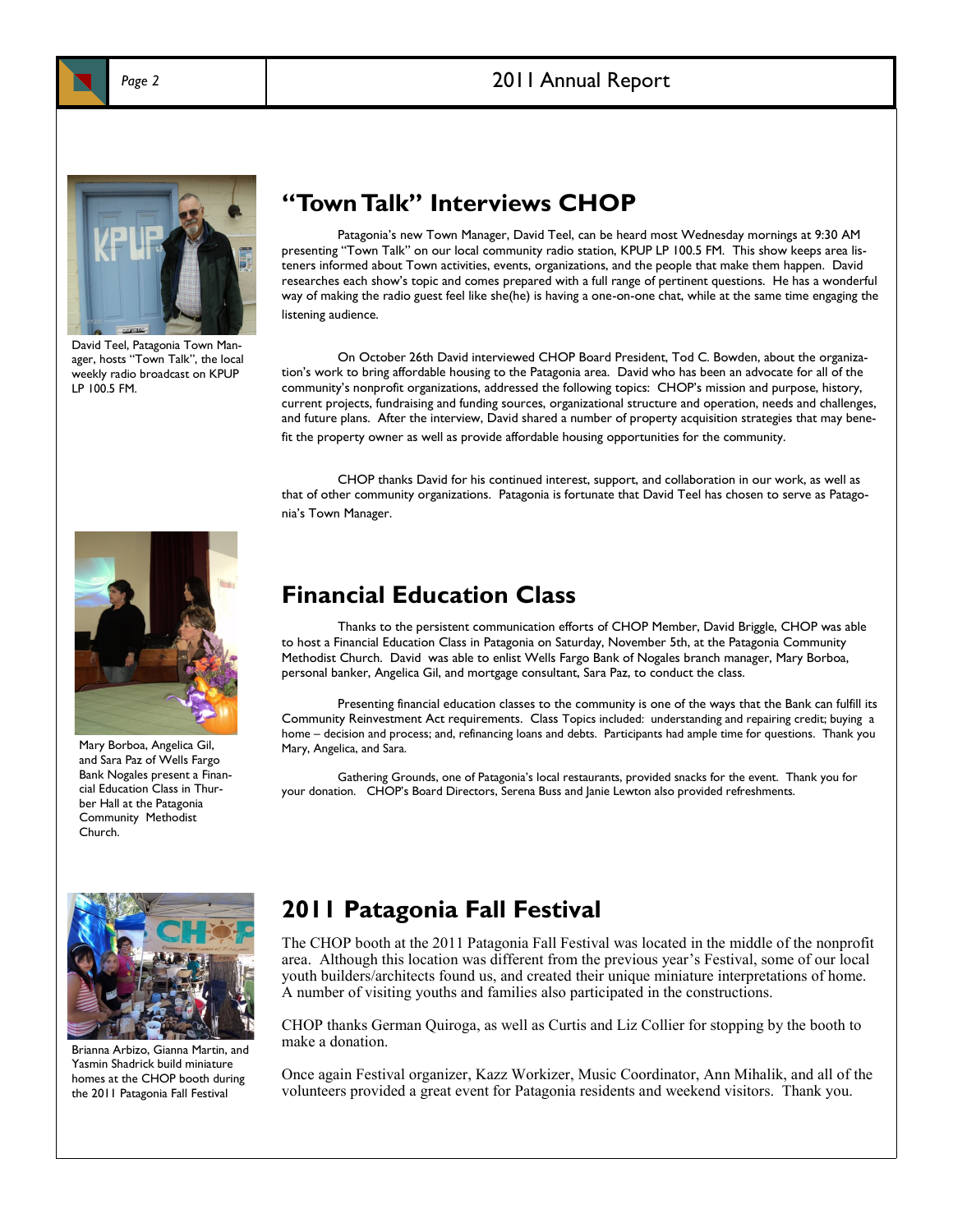## **Join CHOP for the January 28, 2012 ANNUAL MEMBERSHIP & ANNUAL BOARD MEETINGS**

CHOP Members and Patagonia Community, please join us on Saturday, January 28, 2012 at 2:00 PM in Thurber Hall at the Patagonia Community United Methodist Church, 387 McKeown Avenue, Patagonia for the Annual Membership & Annual Board Meetings. Three Board Director seats are to be nominated and elected. We look forward to your participation. Please remember to update your Membership information and dues. If you are unable to attend please contact us; (520) 394-9051 or info@chopatagonia.org or stop us at the post office. The Board will update the Membership on CHOP's progress.

BOARD OF DIRECTOR NOMINATIONS

LESSEE CATEGORY—Carole McKay

NONLESSEE CATEGORY—Ken Morrow

COMMON INTERESTS CATEGORY—Anu Krzys

**COMMUNITY HOMES OF PATAGONIA Annual Membership Meeting AGENDA**

- 
- 1. Welcome<br>
2. **Nomination**<br>
3. **Members 2. Nomination and Election of Board Representatives**
- **3. Membership Dues**
- **4. Approve January 29, 2011 Board Meeting Minutes**
- **5. Membership Meeting Schedule**
- **6. Report on 2012 Plans**

### **Making a Difference**

A special thank you to Jeffrey Cooper who has served two elected terms on CHOP's Board of Directors. Jeffrey first joined CHOP's Board on August 2, 2007, filling a vacancy in the Common Interests Director category. His involvement with so many Patagonia community organizations provided CHOP with a broad perspective and experienced voice. Jeffrey's writing and speaking skills were great assets for CHOP presentations and printed materials. Jeffrey is now a full-time employee for the Patagonia Schools. Jeffrey's Director duties will end at the upcoming Annual Membership Meeting, but he will continue to be an active CHOP Member.

A special thanks to Eleanor(Ellie) and Neldon(Ned) Adams. Ellie served a full year on CHOP's Board of Directors and as Board Secretary. During community events, Ellie was a familiar face at the CHOP booth. Ned was the Pastor at the Community United Methodist Church and an active CHOP Member. We wish them both well in their new home in Tucson.

A special thank you to David Briggle, CHOP Member since 2007, who donated many volunteer hours of service this year .

Many thanks to the following people and organizations that have contributed to CHOP's progress this year: Walter and Judy Andrew, Denise Blake, Mary Borboa, Andrea Castro, John and Mary Chapin, Linda Chase, Judith Clegg and Lynn Davison, Curtis and Lynn Collier, Patty Cooper, Darrell's Design (Darrell and Hope Umfleet), Lila Davison, George Diethorn, Larry Englund and Winona Lamphere, Paul and Faye Finley, Jerry Fitzmaurice, Ross Flanagan, Elvia Gallaher, Gathering Grounds, Angelica Gil, Meg Gilbert, Ann Gosline and Gerald Rodman, Sally Greenleaf, Adrienne Halpert, Jack Holder and Susan Belt, Anne Huggins, Ike Isakson, Kathleen James and Gary Retherford, KPUP Radio, La Frontera Realty, Martin Levowits and Kathryn Schrag, Long Realty, Lars Marshall, Nancy McCoy and Ralph Schmitt, Kevin McKay, Gary and Paula McNutt, Ann Mihalik, Jean Miller, Justo Rene and Elvia Miranda, Ramon Miranda, Amanda Montanez, Ron and Cindy Morriss, Jim Morrow, Kathy Morrow, Mary Munroe, Betty Myers, Yanaba Palidin-Coomer, Patagonia Area Business Association, Patagonia Community United Methodist Church, Patagonia Fourth of July Committee, Patagonia Library, Patagonia Regional Community Foundation, Patagonia Regional Times, Patagonia School Districts, Patagonia-Sonoita Rotary Club, Sara Paz, Joel and Karen Peterson, Molly Phinny, Helen Pohlig, Bernice Pomeroy, Sandra Powell, German and Bea Quiroga, Gilbert and Rebecca Quiroga, Rebuilding Together, Ron and Donna Reibslager, Adam and Erin Ross, Judy Saber, Saint Therese Catholic Church, Fred and Irma Sang, Tam and Sue Scott, Carolyn Shafer, Marianne Shannon, Dan and Marilyn Speed, Jeff Sweet, David Teel, Clint Trafton, Russel and Connie Upstill, Juan Urias, Isabel Van Nest, Mary and Oscar Verdugo, John and Caroline Walsh, Wells Fargo Bank Nogales, Judith Whitcomb, Janet Winans, Andrea Wood, Kazz Workizer, Abbie Zeltzer,

CHOP Members display organization's banner at the Annual Membership Meeting.